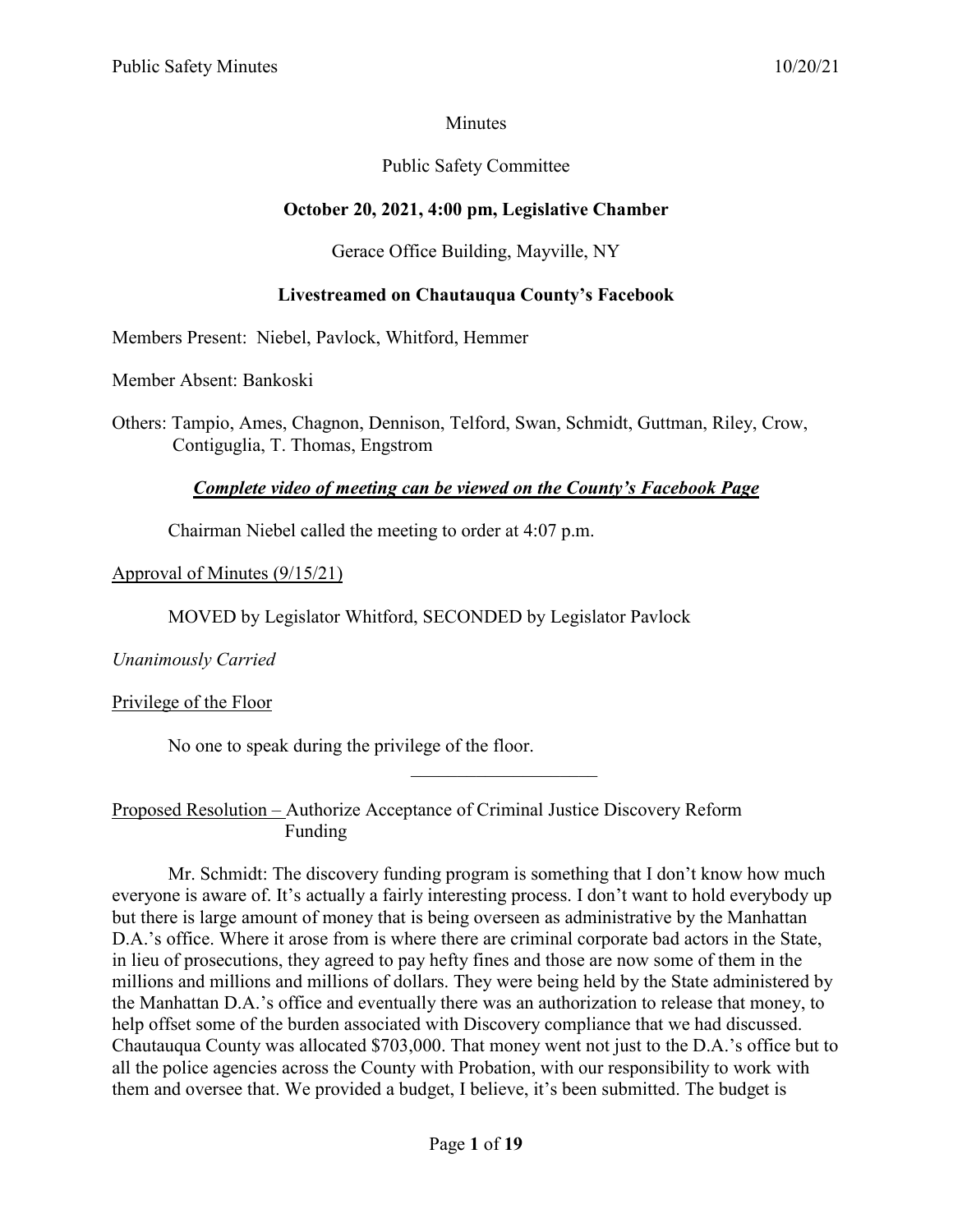mostly for equipment. I've already discussed with most of the Legislators here that we took our share and we wanted to dedicate it towards personnel so that we can fund additional personnel to help us with Discovery compliance going forward.

Chairman Niebel: O.k.., out of this \$700,000, approximately \$400,000 for the District Attorney's office?

Ms. Contiguglia: Yes.

Chairman Niebel: Just roughly, it doesn't have to be exact.

Ms. Contiguglia: Yes, roughly \$400,000 went to the District Attorney's office, about \$250,000 went to the municipal police agencies, all five of them. About \$26,000 went to Probation and if my math is off, the rest of that went to the D.A.'s office.

Chairman Niebel: O.k., and some of that \$400,000, you are going to use to hire those other two people?

Ms. Contiguglia: Yes.

Mr. Schmidt: The Discovery compliance personnel that we were talking about.

Chairman Niebel: That we discussed during budget hearings?

Mr. Schmidt: Yes.

Ms. Contiguglia: The funds have actually been deposited by New York State already so they are in our account. We have the money.

Chairman Niebel: But we don't have it here in Chautauqua County quite yet.

Ms. Contiguglia: We do though.

Mr. Schmidt: I believe that the Department of Finance might have it.

Ms. Contiguglia: Yes, they have been deposited into our accounts already.

Mr. Schmidt: As soon as we can have access to it.

Mrs. Dennison: As Madeline said, it has been, well, I haven't checked but she's told me today that it's been deposited so right now it's showing as a revenue in 2021 but at the end of the year, we will treat that as a deferred revenue which means we'll essentially back it out of the 2021 revenue, hold it in a deferred account and then realize the revenue as it is needed in 2022 and 2023. But Madeline was correct, the cash has changed hands and it's in our hands.

Chairman Niebel: We have it?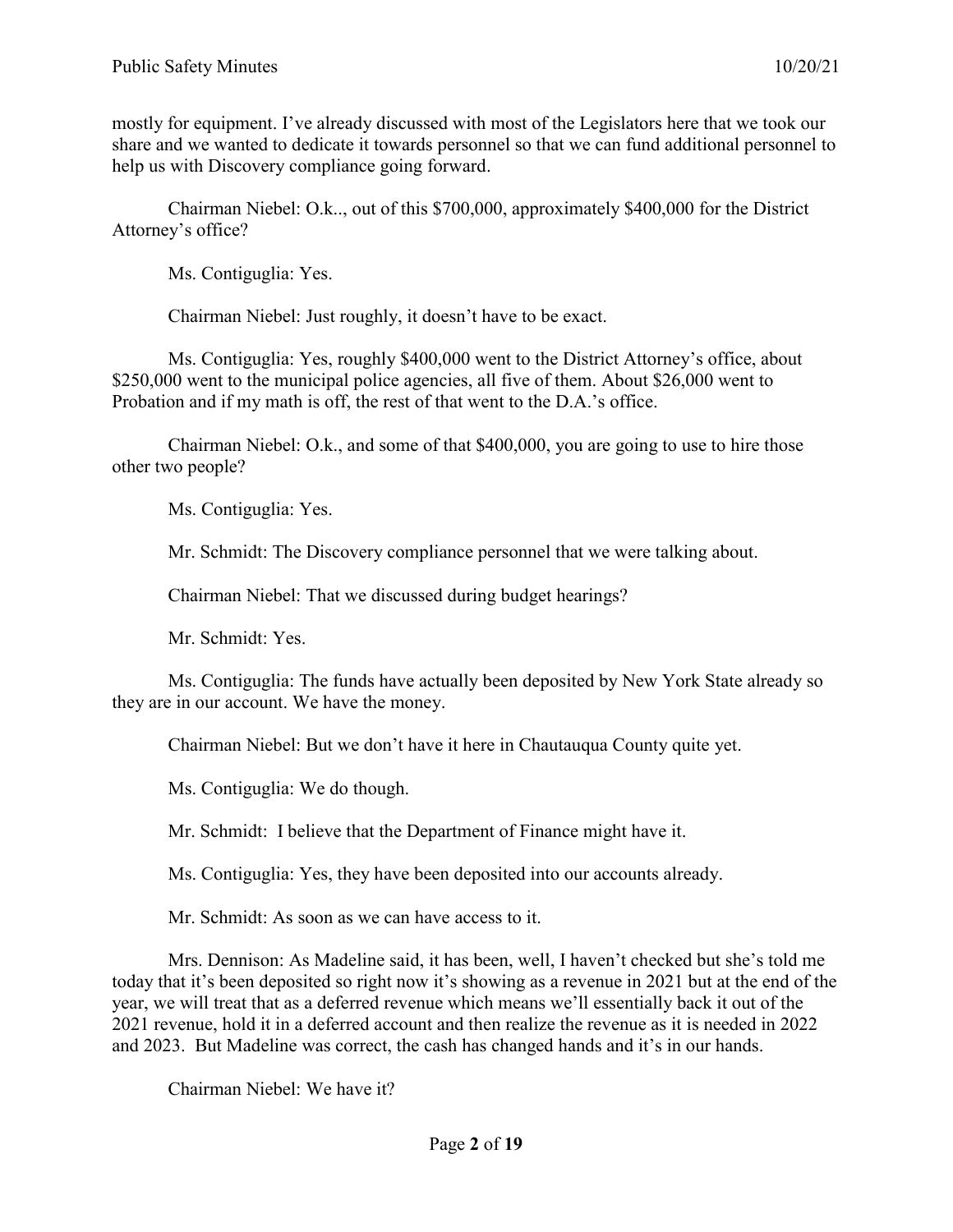Mrs. Dennison: We have it.

Mr. Schmidt: Do you have any sense of when we'll actually have access to it? A lot of the police agencies have been asking because they are using it for body cams, interview rooms, that type of stuff.

Mrs. Dennison: What you proposed during the budget hearings was that you would not enter into the contracts with the police agencies until 2022. I mean, you could do it differently if you want but the way you structured it right now, you would not have the authorization to pay them until after those contracts are executed and presumably after January 1, 2022.

Mr. Schmidt: Thanks for the clarification.

Ms. Contiguglia: A portion of the resolution also includes the authorization to enter into the contracts and agreements with the municipal police agencies as well as a memorandum of understanding with Probation so that we can give them their portion of the funding.

Chairman Niebel: Any questions for Jason in the District Attorney's office?

Legislator Hemmer: So everything gets started in 2022? There is no new hires until then, right?

Mr. Schmidt: Well, I don't know. We're certainly putting us in a position so that we can advertise. The hiring process will take a number of months so I don't anticipate that we'll have people on board. We did put ourselves, approximately, I don't want to misspeak but maybe \$180,000 in the black so we're sitting on some money for 21' which we are gladly giving back to the County but at the same time, we're anxious, we're chomping at the bits to make some new hires. It takes a while.

Legislator Pavlock: Is this a one-time payment or are we using it for two years? No other funds expected at this point?

Mr. Schmidt: That is how we're treating it. There has been no promises for additional money. My understanding is that this is a very large amount of money that the State is sitting on so there may be a further distribution down the road but nobody is talking about that.

Legislator Pavlock: Nothing worth speculating at this point.

Ms. Contiguglia: They haven't confirmed that we would get any additional payments but they also haven't said that that is off the table as well. They haven't committed themselves to anything but like Jason said, we're treating it as a one-time deal that we spread over two years.

Chairman Niebel: Any other questions?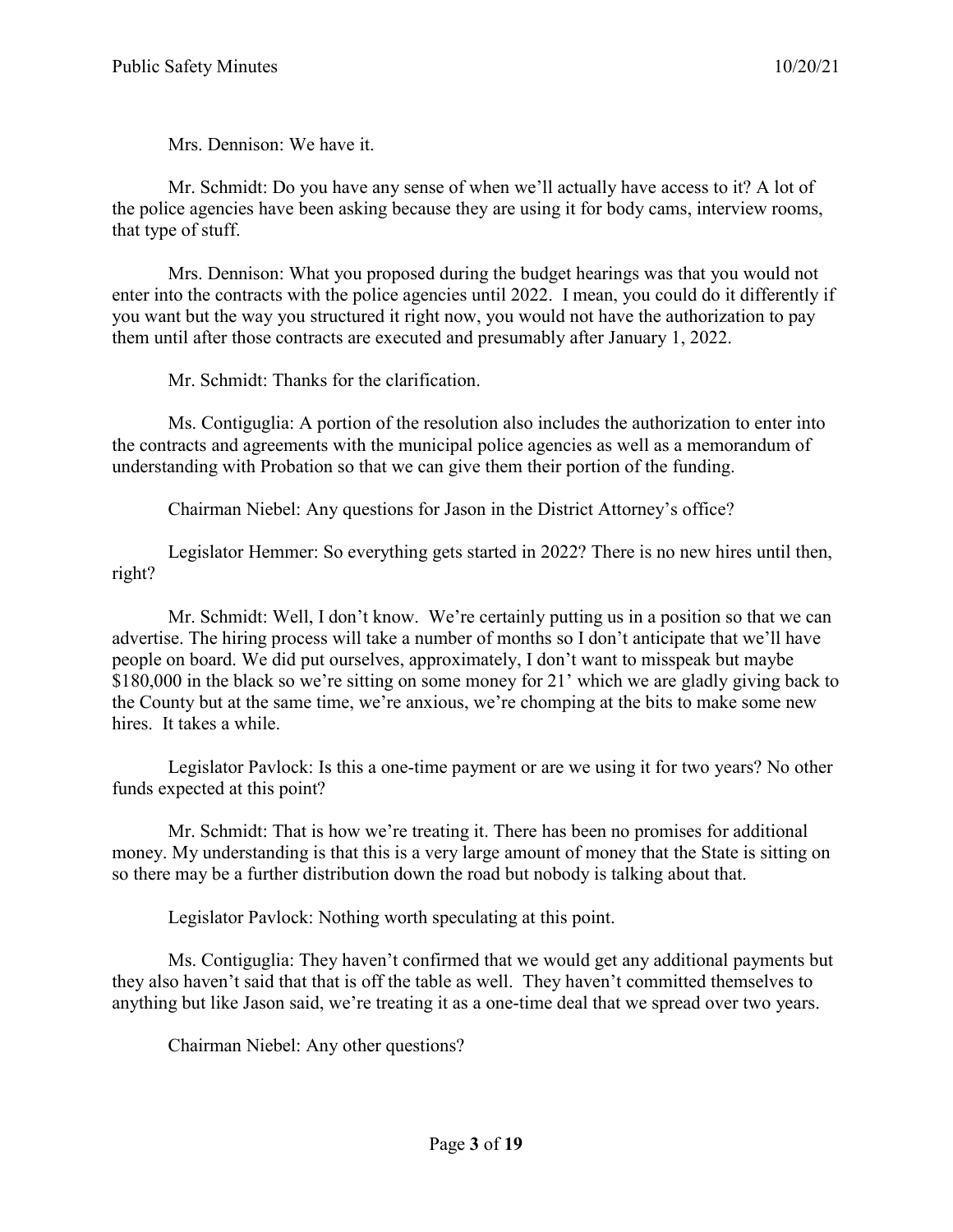Mrs. Dennison: I do have a question or comment. In the last WHEREAS clause, I suggest that we need to add a couple of words because it says that, "revenues and expenditures associated with this award are expected to be included in the adopted 2022 budget", but only a portion of the revenues and expenditures are in the 2022 budget.

Chairman Niebel: Some of them extend to 2023.

Mrs. Dennison: Yes. During your budget hearings, you have some pending amendments to the 2022 tentative budget but of the award of \$703,000, approximately \$284,000 of that is not budgeted to be used in 2022 so it would be deferred until 2023.

Chairman Niebel: So Kathleen, you would like to see, in the adopted 2022 budget and the 2023 budget?

Mrs. Dennison: Well, it could be that or I was going to suggest that we, after the WHEREAS, we insert the words, "a portion of the" revenues and expenditures. Or, that's a good idea too, it could just be revenues and expenditures associated with this award are expected to be included in the adopted 2022 and 2023 budgets.

Mr. Schmidt: That clarifies it because we have budgeted out to fund those two Discovery compliance positions for approximately two years.

Chairman Niebel: Kathleen, that might be better because -

Mrs. Dennison: Yes, it's a good idea.

Chairman Niebel: O.k.

Mrs. Dennison: So that would be after 2022, to add, "and 2023" and make budgets plural.

Legislator Whitford: I will make a motion to amend.

Legislator Hemmer: Second.

#### *Unanimously Carried – amendment*

Chairman Niebel: Those in favor of the resolution as amended?

#### *Unanimously Carried as amended*

Chairman Niebel: At this time because Emergency Services is here and they have two quick resolutions, I would like a motion to take their resolutions out of order.

Legislator Hemmer: So moved.

Legislator Whitford: Second.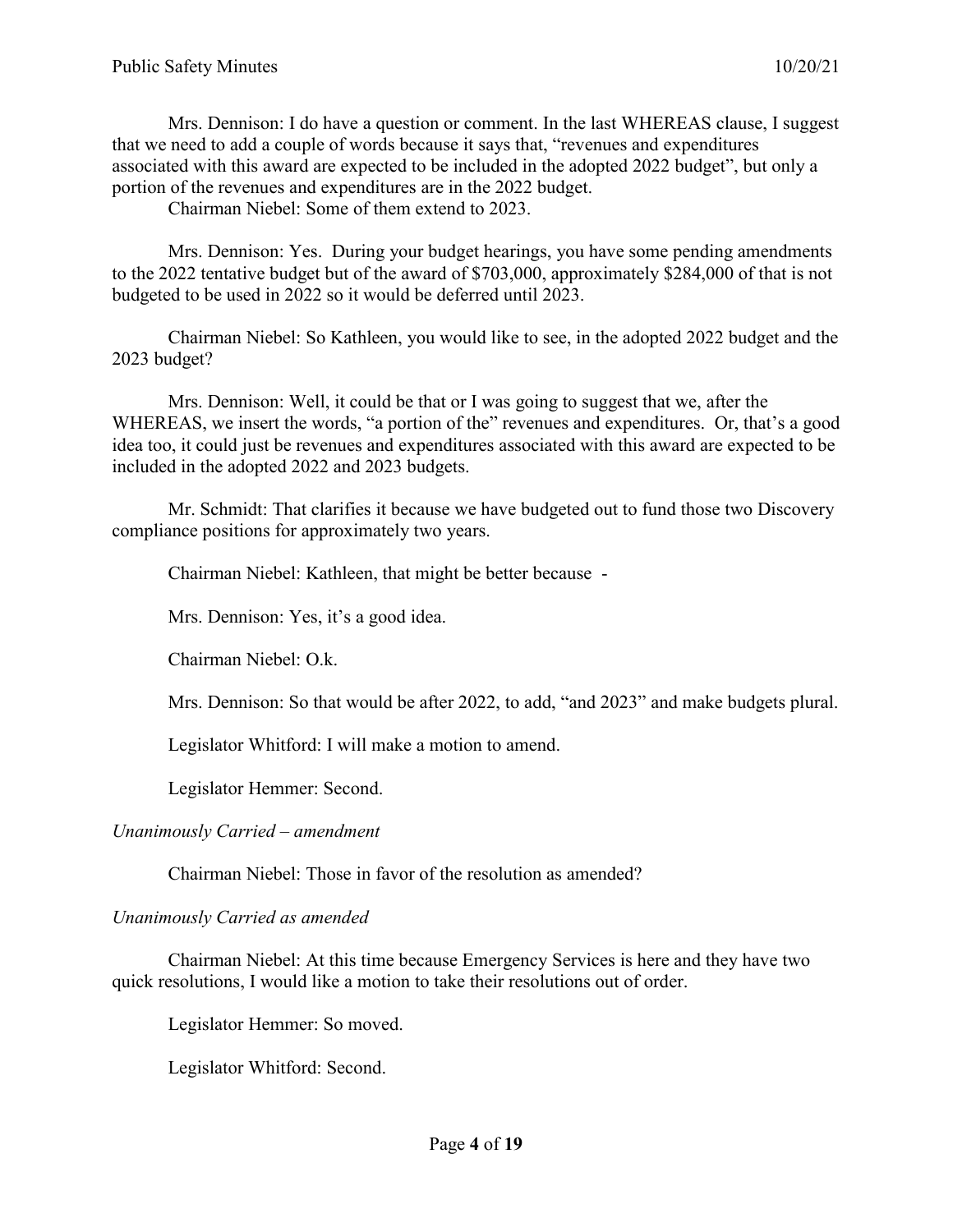Chairman Niebel: All those in favor?

## *Unanimously Carried*

Proposed Resolution – Emergency Services 2021 Budget Amendment

Mr. Guttman: This is concerning the CME, Emergency Medical Service, program position. As we know, that was a position that was held by an agreement of services and we had to convert that to an actual employed position and this is to help cover the transferring of funds to help cover that position.

Chairman Niebel: This is for \$5,000?

Mr. Guttman: Yes.

Chairman Niebel: Committee, any questions?

*Unanimously Carried*

Proposed Resolution – Amend Emergency Services 2021 Budget for Vehicle Accident Claims

Mr. Guttman: Back in December when one of the medic fly cars had a pretty significant accident. There was a process getting that back in to service and we've received an additional check in the amount of \$3,056.33 and those repairs have already been done and that vehicle is back in service.

Chairman Niebel: And that is Medic 71?

Mr. Guttman: 74, that is the car positioned in Falconer.

Chairman Niebel: Committee, any questions?

*Unanimously Carried*

## Proposed Resolution – Amend 2021 Budget for Capital Project: Server & Storage Replacement

Under Sheriff Telford: We'll do our best to explain this one because it has to do with I.T.. We got a server upgrade capital project for 2022. There is a need to upgrade our office licenses and licensing for Microsoft which was not included in the capital project so we are looking to reallocate some leftover funds from previous capital projects to cover the licensing costs.

Chairman Niebel: Any questions?

*Unanimously Carried*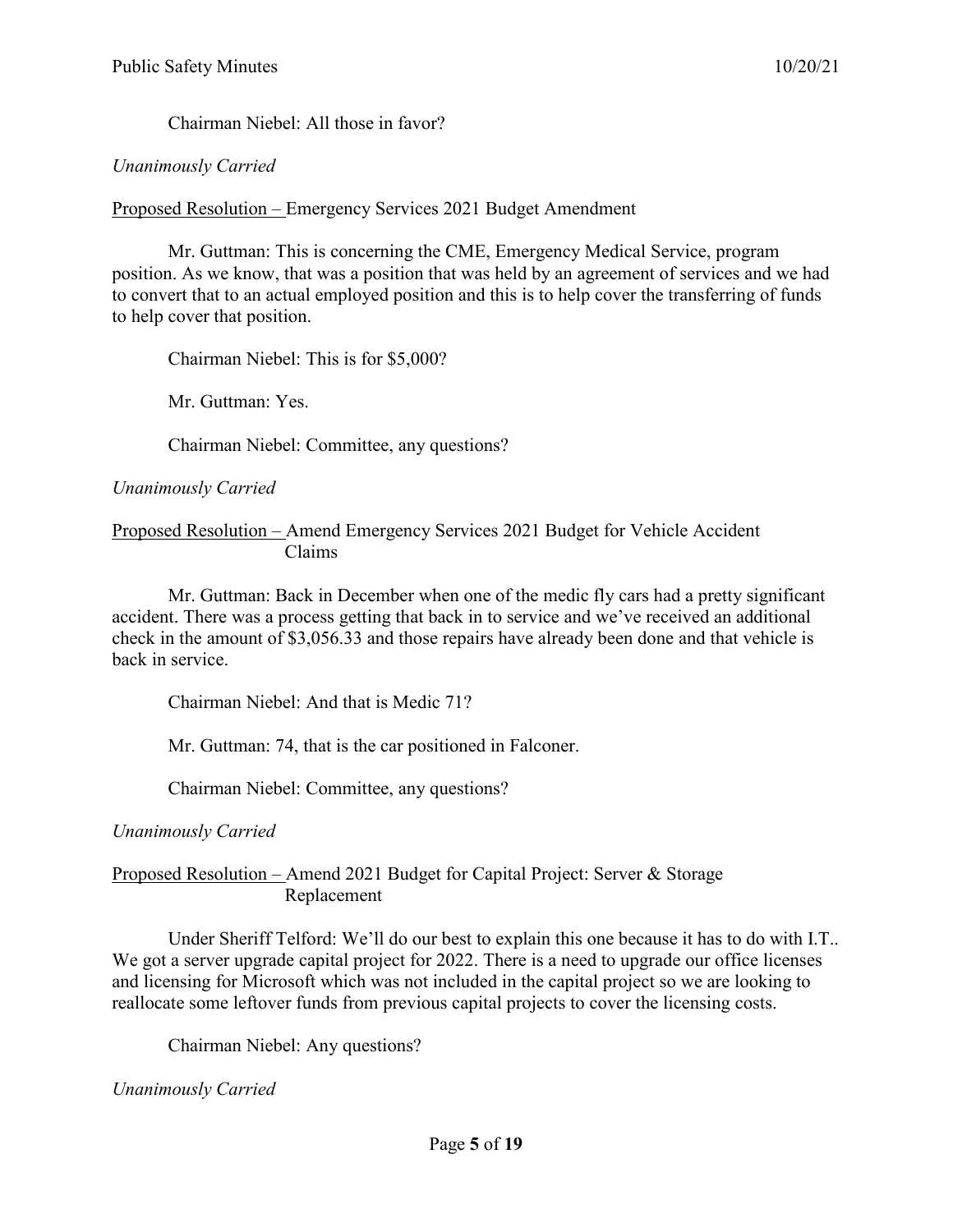Proposed Resolution – Amend 2021 Budget to Implement the New Handguns Project within the Chautauqua County American Rescue Plan Act (ARPA) Spending Plan

Under Sheriff Telford: Part of the ARPA funding request on behalf of the Sheriff's office, we initially requested \$64,000. We are looking to replace the handguns of our officers that are I believe are currently 8 to 10 years old. They are starting to wear down, parts are breaking, so we were looking for part of the ARPA funding to cover that. The good news is, that an agreement with the Deputy Sheriff's Association union, they have offered to cover part of this cost so we would actually be looking for a total funding of \$28,603 from the ARPA funding.

Chairman Niebel: Any questions?

Legislator Whitford: Just for my information, what do we do with those weapons that are wearing down? Are they just destroyed?

Under Sheriff Telford: Actually they are being traded in to the dealer for a credit to this purchase. So several of the handguns were previously purchased by the deputies by themselves. They will obviously keep those guns. But the ones that were purchased by the department will be traded in and credited toward this transaction.

Chairman Niebel: These are new glocks, you are going to trade in the old ones for these glocks?

Under Sheriff Telford: That is correct. We're going to glock 9mm, yes. Very popular gun in law enforcement.

Mrs. Dennison: I have a comment if I may. As the Under Sheriff indicated, the good news is that they are requesting less from the ARPA spending plan than originally anticipated. We do have at least one other project that I'm aware of that is going to be slightly more than anticipated so I have – I just started keeping a running list of how the requests are, if they are different from what was included in the ARPA spending plan so I'm sure there will be more ups and downs to come but we'll bouncing that out as we get through all of the projects.

Chairman Niebel: Kathleen, we don't have to make adjustments at this time, it's something in the future.

Mrs. Dennison: Correct. As we actually implement the plans, as we get towards the end of the spending period, we'll know if we're over or under overall. If we have extra funds, we can always add another project.

Chairman Niebel: Hopefully we're under.

Mrs. Dennison: Absolutely. So far, it's always so far, a generous donation.

Legislator Hemmer: On the shared services charges, that comes from the deputies –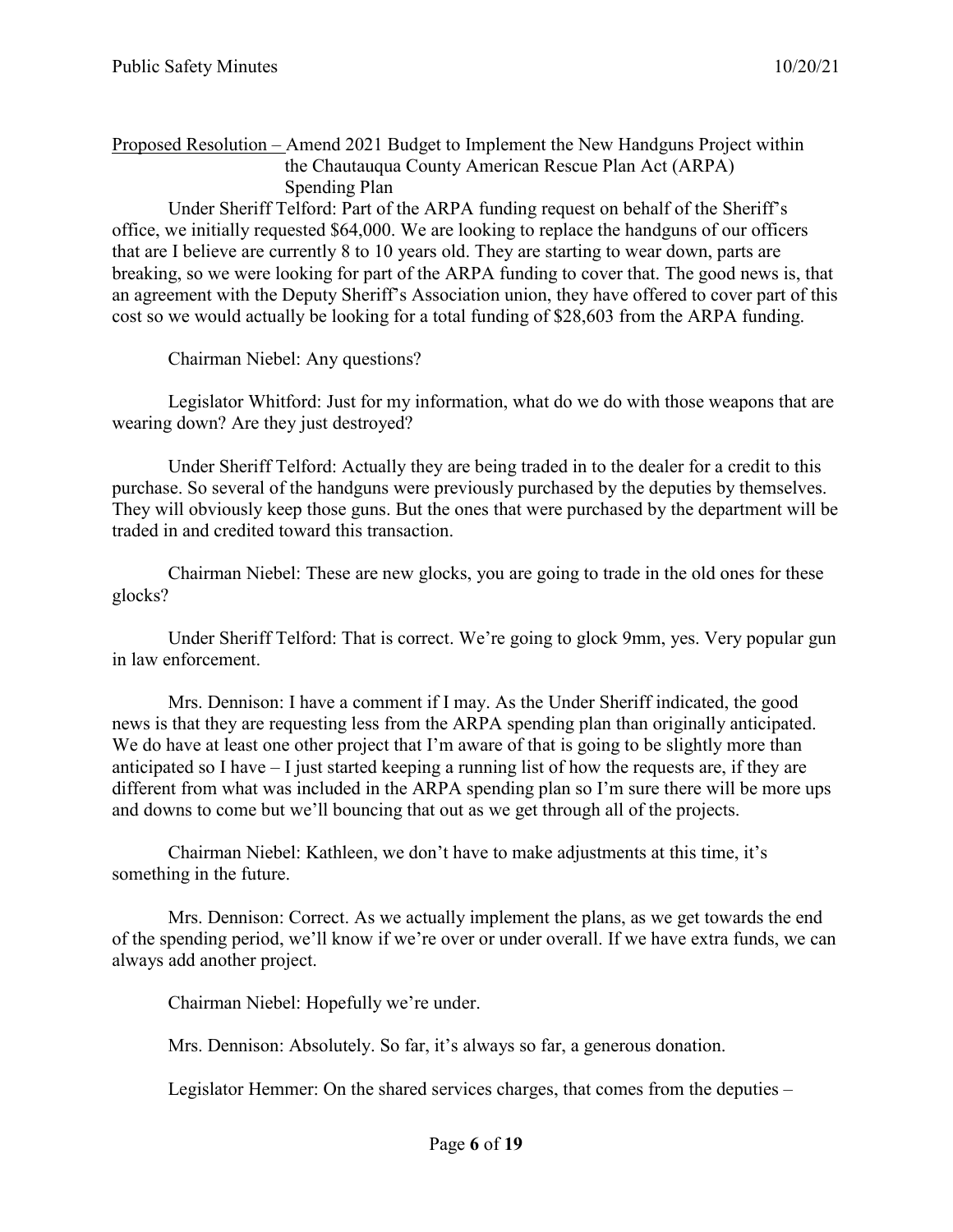Mrs. Swan: The union, yes. The Deputies Union.

Legislator Hemmer: Oh, the Union is –

Under Sheriff Telford: Yes. Honestly, give credit where credit is due, the Deputies Union had talked to the Sheriff about upgrading the handguns and they offered to cover part of this to assist and make this happen.

Legislator Hemmer: Very nice.

Under Sheriff Telford: And the Lieutenant's Union which is much smaller, they are also doing something similar where they are contributing a smaller amount but yes, I think it's a great credit to those two unions for stepping up and volunteering to help out with us.

*(Cross talk)*

Legislator Pavlock: … extra funds and that's great and we're putting it in the kitty. I'm sure that you've obviously looked at other areas that, I mean, are there other weapons that you have not upgraded that you said well you wouldn't have initially thought you could have?

Under Sheriff Telford: Well, we kind of looked at and the biggest thing was the age that our handguns are at and also the cost of ammunition. We current carry a 45 caliber handgun and because it's a bigger bullet, the ammunition is more expensive than 9 mm's and 9 mm is much more common and easier to access so it was kind of a couple of different factors, but, otherwise, our tasers are fairly new, our rifles are in good condition so we thought it best to look at replacing the handguns.

Legislator Pavlock: No additional, I just say sometimes when you have the extra funds, it's good that you just didn't come up with reasons to spend it but sometimes there are some areas that you say, well, we probably could add a couple rifles or a couple of tasers but you've done that.

Under Sheriff Telford: So overall, knock on wood, I think we're in good condition with any of the extra weapons or tools.

Chairman Niebel: And if these guns are more expensive that what you thought, I think Sheriff Quattrone said he'd pick up the difference. Or maybe I didn't have that quite right.

*(cross talk)..*

Chairman Niebel: I knew I didn't hear that right.

Under Sheriff Telford: I know that he is buying Mrs. Swan and myself dinner for being here tonight. Depends on how the vote goes.

Chairman Niebel: Or how long the meeting lasts. Thanks. All those in favor?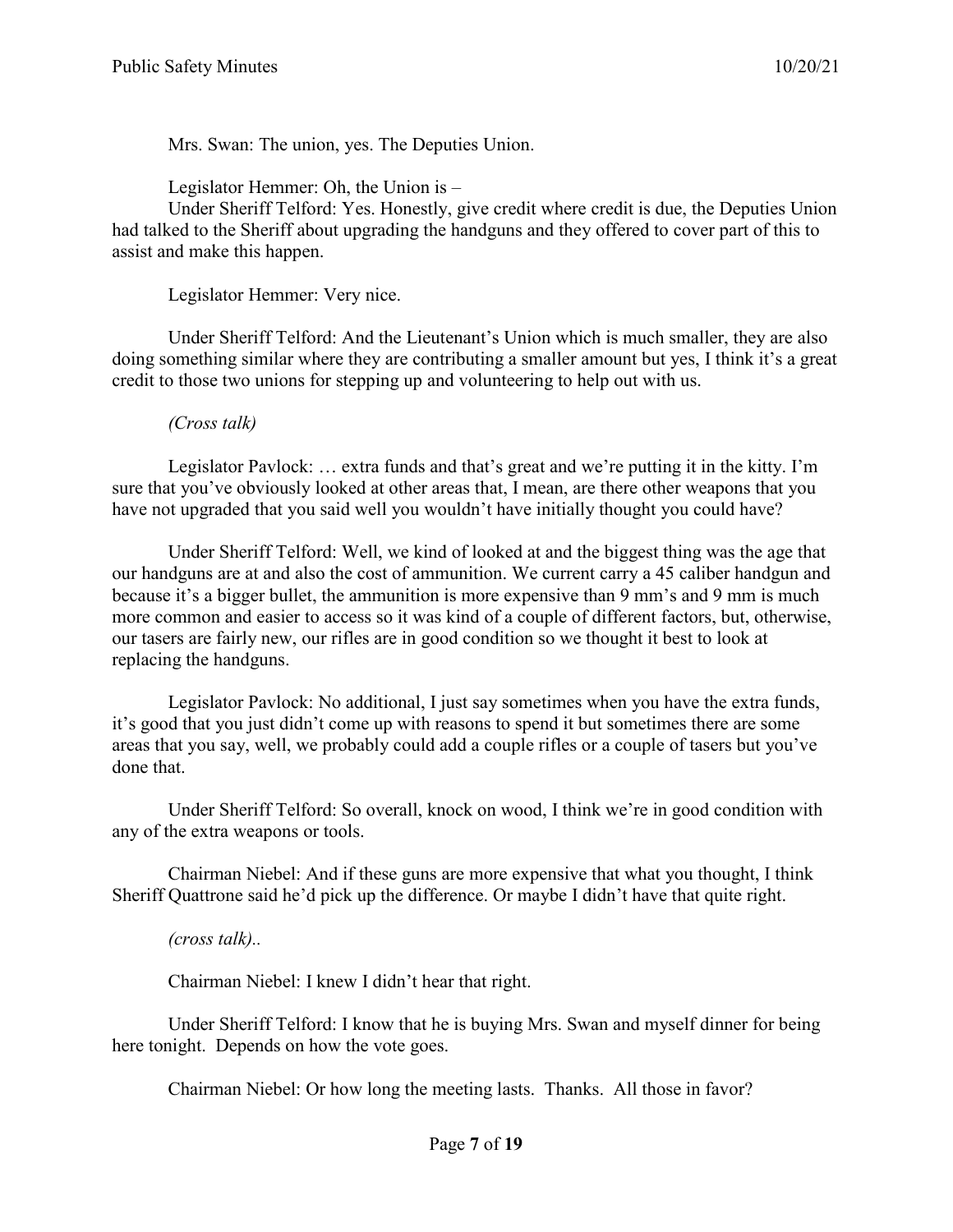# *Unanimously Carried*

## Proposed Resolution - Amend 2021 Budget to Implement the Body and Mail Scanners Project within the Chautauqua County American Rescue Plan Act (ARPA) Spending Plan

Under Sheriff Telford: These are two separate pieces of equipment that we are looking to purchase. One is a mail scanner. Both are for the jail. One is a mail scanner which is exactly what it sounds like. That incoming mail to inmates would be sent through this machine. I've seen a demonstration of it, it is pretty impressive. It can detect if there are narcotics inside of the package so it alleviates – currently we have correction officers that check every piece of mail that comes into the jail. So it would alleviate the burden on the correction officers and the safety of them opening every piece of mail. People out there are ingenious when they want something done or they want to try to get a narcotic into their friend or family member in the jail, they find ways to do it. This piece of equipment and is very impressive will scan the piece of mail and it will alert if there is a detection of a narcotic inside.

## *(Speaker inaudible)*

Under Sheriff Telford: Absolutely and we've had some instances where a correction officer opens a piece of mail and a white powder or a liquid is found inside.

Chairman Niebel: It's a safety issue.

Under Sheriff Telford: Absolutely, initially for the correction officer but once that piece of mail, if it does get to the inmate, it's obviously a safety factor for them also.

Mrs. Swan: If I could actually jump in on that really quickly too. It also decreases our exposure on the expense side for when inmates overdose because we do have that happen periodically so when they are taken to the hospital, they are transported, you have to have security there, if there is correction officers on scene so it helps save on those costs as well.

Under Sheriff Telford: The second piece of equipment is a body scanner. I would compare it to the new age at the airports in TSA where visitors to the jail can step inside this body scanner and it will scan them for any metal materials. Currently that is being done by a hand wand or a metal detector walking into the jail. Again, it's just an added step of security. Also as the Sheriff has pointed out in some of the paperwork, we have inmates that tell the CO's that they've swallowed something or they've injected something whether on purpose or on accident, we can use this as an initial step to rule in or rule out if they do have any metal in their system internally. So here again, it will save a safety factor for our correction officers but also illegal contraband -

Legislator Whitford: For inmate also.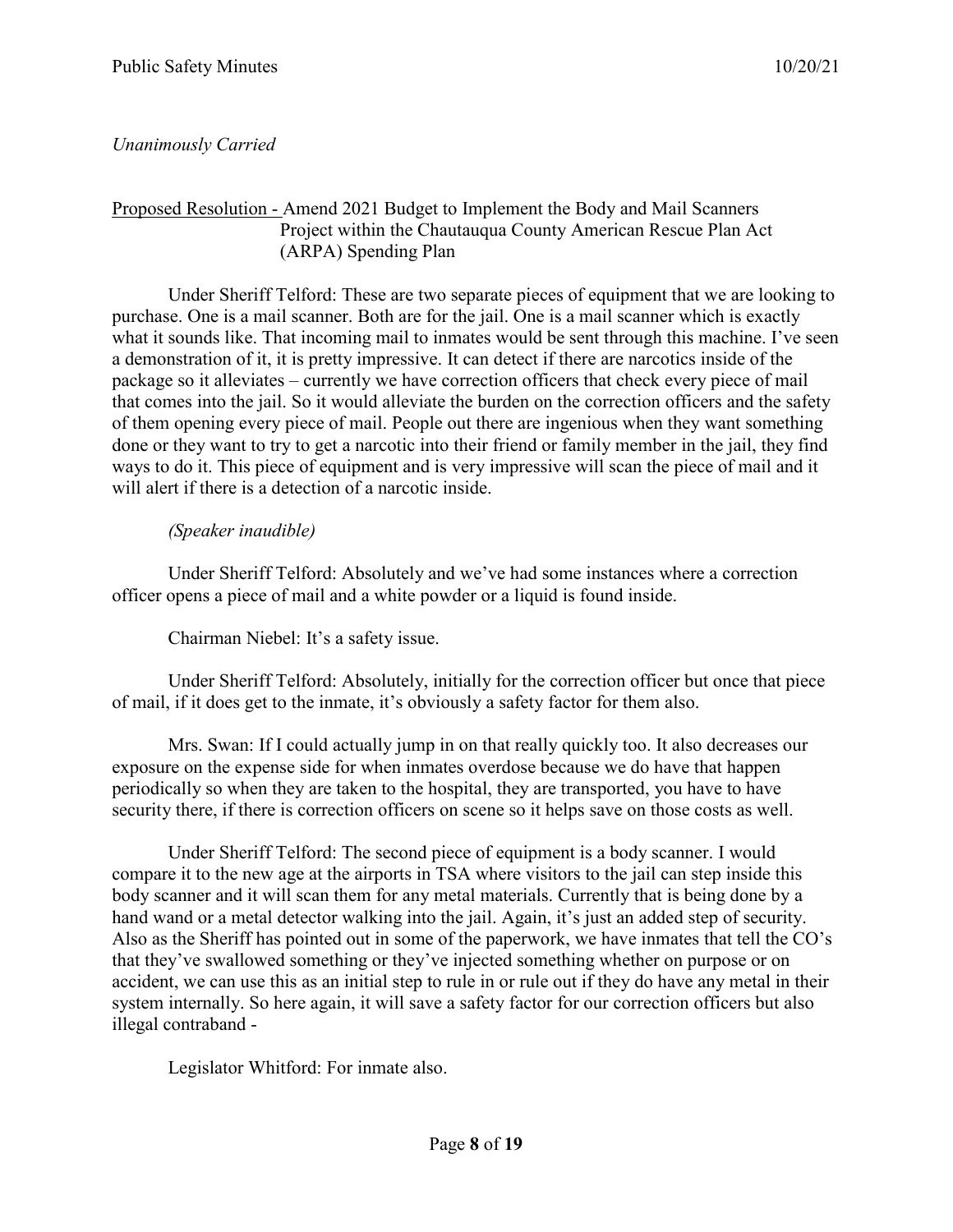Under Sheriff Telford: And for our inmates also, yes.

Chairman Niebel: Any other questions?

Mrs. Dennison: There is one typo that I would like to correct. As I said Monday night, when a lot of these ARPA resolutions, when we were writing them, we had not completely decided on the correct accounting methods and we now know what that is. So we need to make changes in accordance with that. So almost the last line under the establish and increase revenue accounts, the second line should be A.9950.----. So the four nine's should be replaced with four dashes as we are using a different sub account for the revenue from the APRA plan.

Chairman Niebel: O.k., Kathleen so the last line, take out the four nine's and replace those with dashes?

Mrs. Dennison: Correct.

Chairman Niebel: You think we can just treat that as a typo?

Mrs. Dennison: I'm not the expert on that. I would suggest that that would qualify as a typo.

Clerk Tampio: Yes, that's fine.

Chairman Niebel: Thanks Kathy. That will save us some time. O.k., any other questions on this resolution?

# *Unanimously Carried*

## Proposed Resolution – Authorize Lease Agreement with Erie 2-Chautauqua-Cattaraugus BOCES at Hewes Educational Center

Under Sheriff Telford: This is a renewal of basically what we consider a substation at the actual BOCES complex. They provide office space for us where we have computer, breathe test instrument, place to do paperwork and the good news is that they do not charge us rent for this space so it's an agreement to continue to use that office space, free of charge.

Chairman Niebel: I like the cost although it's only 350 square feet, it's not very big.

Under Sheriff Telford: It's not very big so more than one or two officers and they have to find somewhere else to do their paperwork but –

Chairman Niebel: But it is free.

Under Sheriff Telford: It is free and it does come in handy, especially on the midnight shift. They can run an arrestee down there to do their breath test and process them and get them out a lot sooner.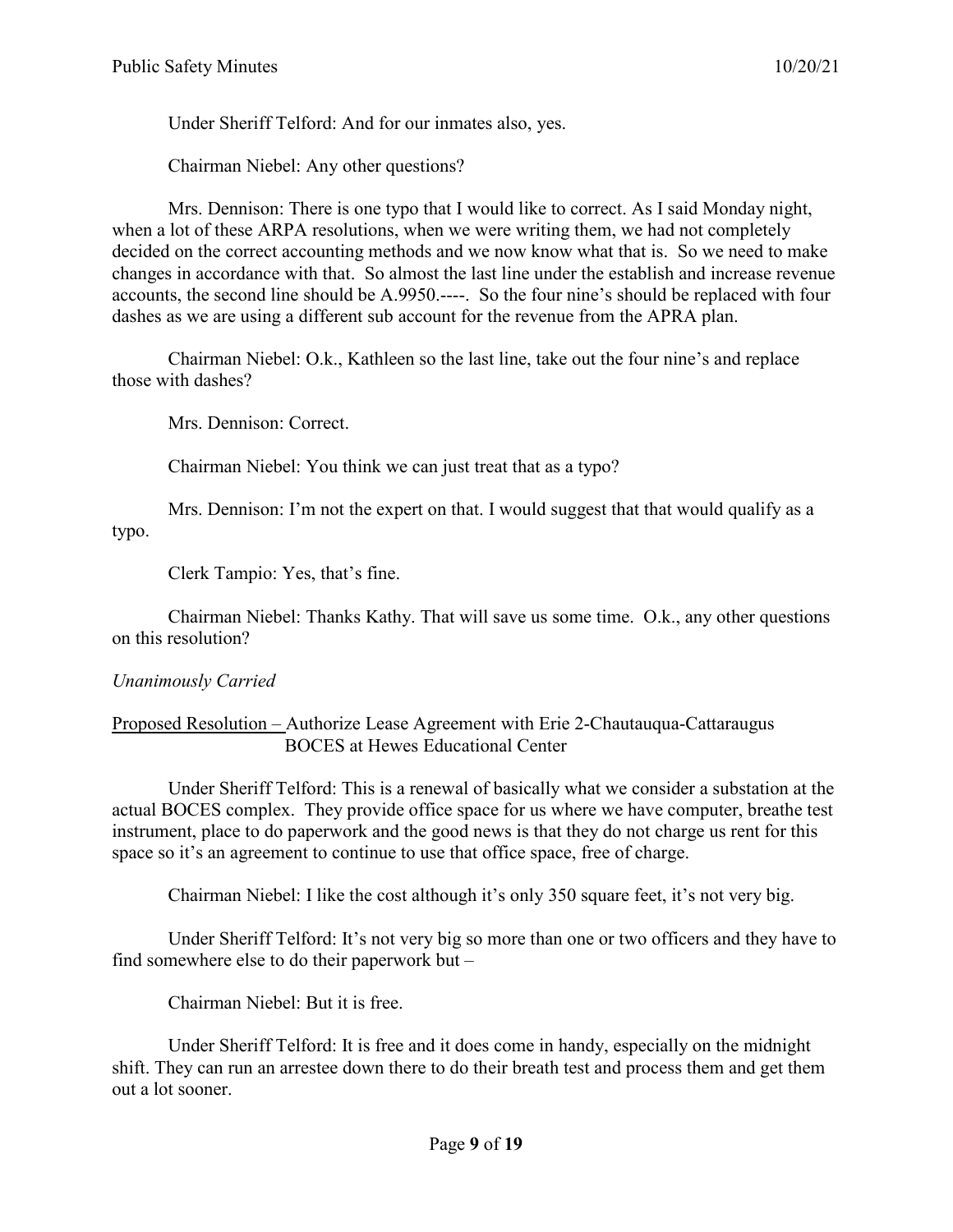## Chairman Niebel: Committee? Those in favor?

## *Unanimously Carried*

Proposed Resolution – Authorize Lease Agreement with Erie 2-Chautauqua-Cattaraugus BOCES at Phillip J. LoGuidice Educational Center

Under Sheriff Telford: Similar agreement. This is the BOCES facility, commonly known as the Fredonia BOCES, just outside the village limits on the Fredonia/Stockton Road. This one is much bigger, a 1,000 square feet but again the same set up where we have office space, computer, radio, facilities to use and again, for the right price of zero dollars.

Chairman Niebel: Any questions?

## *Unanimously Carried*

## Proposed Resolution – Authorize Agreement with Forestville Central School for School Resource Officer

Under Sheriff Telford: In previous years, Forestville Central had contracted with the Sheriff's office for a school resource officer. Unfortunately when COVID hit, they had to drop that contract with us but as things are steadying out, they have reached out to us and requesting an SRO again. So we will start that service and it will run between now and the end of the school year 2022 but the dollar figures included here are for the remainder of 2021.

Chairman Niebel: Any questions?

Legislator Whitford: These are actuals?

Under Sheriff Telford: They are actual costs, yes.

Legislator Pavlock: That was going to be my question is, the cost, I know last year or the year before we looked into the cost and the actual cost of what we were charging and what it actual costs us. So this is less than I thought we had thought it was a couple of years ago so are they not utilizing a car over there or are they?

Under Sheriff Telford: They'll utilize a car. I think the biggest thing is, because it is starting in October and not September 1<sup>st</sup>, it's a little bit less so really we're only looking at the last three months of the year.

Mrs. Swan: Actually these contacts typically start July  $1<sup>st</sup>$ , so there is a few months' worth shaved off of that so what you see isn't the actual full amount. The current SRO contracts are at \$98,700, somewhere around there.

Legislator Pavlock: I thought it was around \$96 or \$98,000, that's what I remember.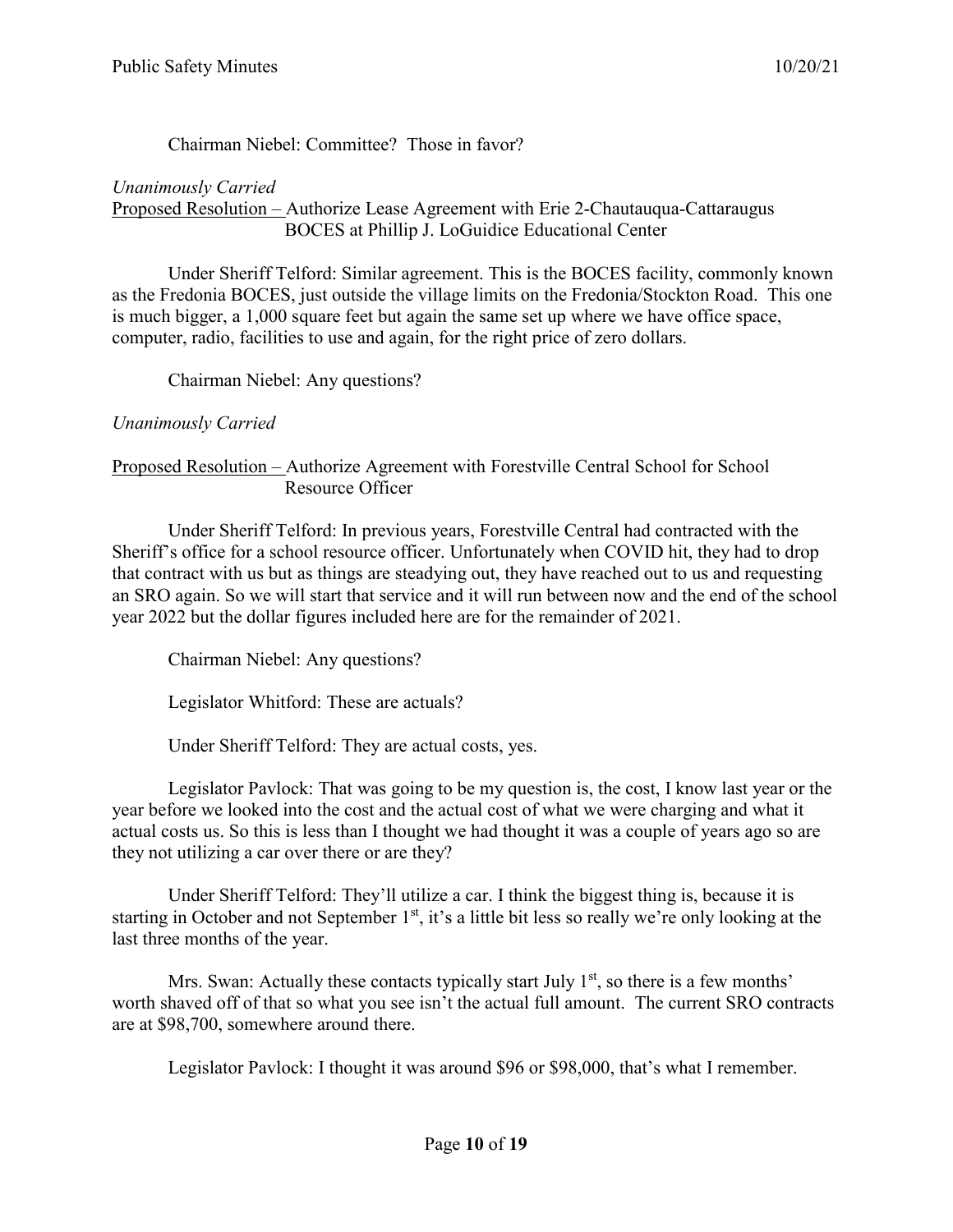Mrs. Swan: It's in the high 90's and it's obviously going to go up as our costs increase.

Chairman Niebel: And this is roughly for 9 months instead of 12.

Under Sheriff Telford: Yes.

Chairman Niebel: Any other questions?

## *Unanimously Carried*

Proposed Resolution – Authorize Execution of State Interoperability Communications Grant Program FY20

Under Sheriff Telford: As we like to refer to it as the SICG grant. It is a grant that the Sheriff's office has received for several years running now. The bottom line for the usage of this is maintenance and equipment on our interoperable radio system. Again, the total grant for, they call it for funding year 20', but was just awarded to counties, is \$611,000 but again, adjusted for the last few months of 2021, we're looking at \$404,000.

Chairman Niebel: And next year, you guys can put in SICG – *(cross talk)…* any questions on this one?

Mrs. Dennison: In the third WHEREAS clause it says that this grant is not included in the 2021 adopted budget and an amendment to the 2022 tentative budget was proposed. I am not sure we did that unless – it should say it's not included in the amendments to the tentative budget so I guess my question is, did you include the 2022 portion of this grant in the tentative budget before we went through the hearings?

Mrs. Swan: No we didn't.

Mrs. Dennison: O.k., -

Mrs. Swan: O.k., so that still needs to be proposed. We didn't bring that up?

Mrs. Dennison: No. I reviewed the amendments and we don't have any changes to department 3110.GRNT. So what we included for the Sheriff's office would be changes related to the CCSSA contract, the Forestville SRO, the resolution we just discussed, and then just those two changes to your fuel and one other item that you reduced.

Mrs. Swan: Yes, one of the .4's.

Mrs. Dennison: Fuel and firearms.

Mrs. Swan: Yes.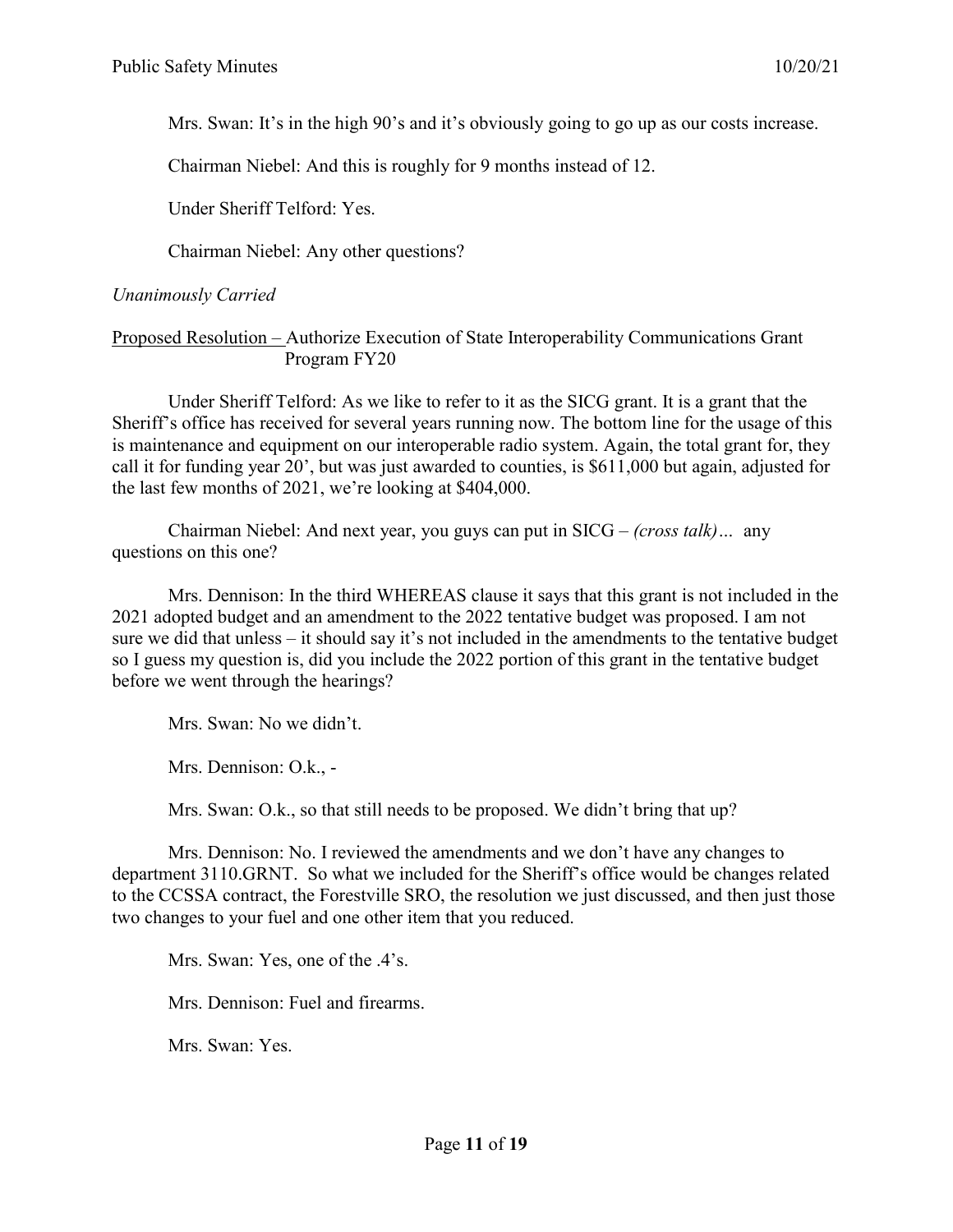Mrs. Dennison: So, I don't think that it is in there yet. The committee might want to entertain a motion to put it in but we would need numbers if we are going to do that.

Chairman Niebel: Kathleen, could we make a motion to include that upon receiving numbers from Finance later or do you have those Jen?

Mrs. Swan: Yes I do. The total amount that would need to be added to the 2022 appropriations and revenue would be \$206,701.

Chairman Niebel: And that's to the 2022 budget.

Mrs. Swan: Yes.

Mrs. Dennison: So in that case, I would say this resolution could stand as it is and I will add that to the proposed resolution for Audit & Control to consider that tomorrow morning if everyone is in agreement.

Legislator Hemmer: So this is going through to December 31, 2022 or going to be taken out?

Mrs. Dennison: If we make this change in 2022, if we add this amendment to the 2022 tentative budget, the WHEREAS clause would be correct that the \$404,627 is going to be amended into the 2021 budget and then \$206,701 revenue and expense would be a proposed amendment to the 2022 tentative budget.

Chairman Niebel: So then the 2nd WHEREAS can stand?

Mrs. Dennison: The 3<sup>rd</sup> WHEREAS, yes.

Chairman Niebel: Well, I mean the second one.

Mrs. Swan: The second one actually pertains to the grant term so the grant term would remain December 31, 2022.

Chairman Niebel: O.k., that's o.k., but then the  $3<sup>rd</sup>$  one, Kathleen, would change – well, we can do that tomorrow in Audit & Control.

Mrs. Dennison: Yes. It assumes that amendment is made in which, like I said, is not in there yet but it can be tomorrow.

Chairman Niebel: It will be. This resolution as proposed now is o.k.?

Mrs. Dennison: Yes.

Chairman Niebel: Any further questions?

*Unanimously Carried*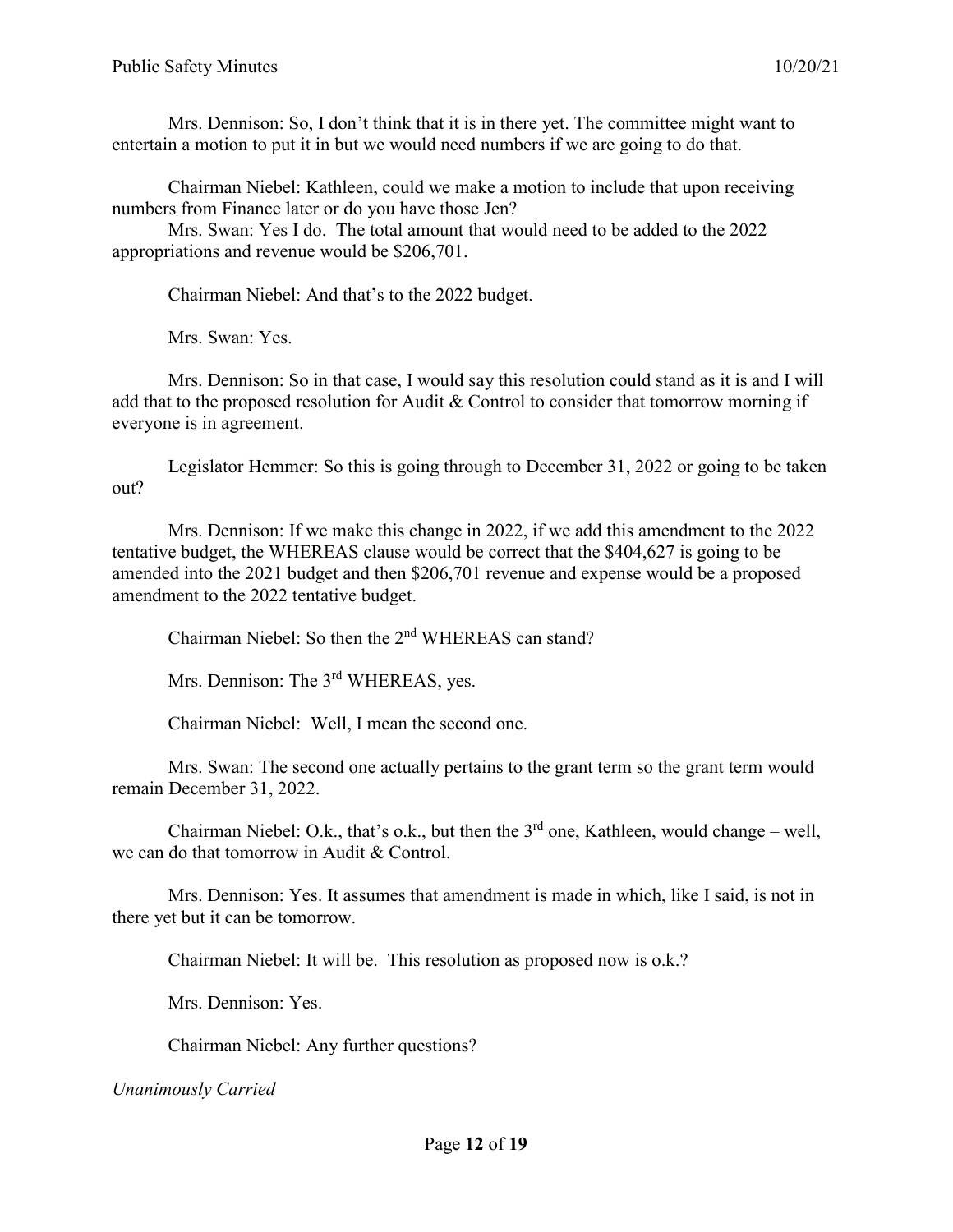#### Proposed Resolution - Approving Labor Contract with Chautauqua County Sheriff's Supervisors' Association (CCSSA)

Ms. Riley: This resolution that we bring before you today to seek approvals for approving the labor contract with the Chautauqua County Sheriff Supervisor's Association. The Chautauqua County Sheriff Supervisor's Association is comprised of approximately 7 members. The current bargaining unit agreement expires on December 31, 2021. Negotiations began on August 10, 2021 and a tentative agreement was reached on September 30, 2021. The union voted on September 30<sup>th</sup> and accepted the tentative agreement. The main points of the agreement again, I'll go through some of the main items and then Kitty will follow up with the financial impact of the agreed upon items. We did agree to a four year agreement that would begin January 1, 2022 with an expiration of December 31, 2025. There was a minimal increase to the clothing allowance for non-uniformed personnel. It really only affects a couple of people because most of the members in that group of seven are uniformed. We did increase their longevity payments by \$30.00. The salary schedule adjustments, to the DSAC, Step 8, did impact what we presented to the Sheriff's Association Union and there is a progression so when you are a Sergeant, which is in the DSAC, that pool of candidates is typically available for a promotion opportunity as a Lieutenant so the impact of what we did with the adjustments for DSAC and the Step 8 adjustments, impacts what we would offer a Lieutenant to start as we wouldn't offer a promotion opportunity from a Sergeant to a Lieutenant which is from an hourly overtime position to a salaried management supervisor position with no overtime so therefore, you wouldn't want to offer somebody a promotion and advise them that they were going to possibly make less money and possibly have less benefits. So, our proposed rates took that as really what we took into account when we were setting the new Steps for the Lieutenants. This also impacts, just a *(inaudible)* time for – this also impact the management level for the Captain and the Under Sheriff. We would be looking at adjusting where they sit in the management scale because that too, is a promotional opportunity and all sort of fits together. Start from a Sergeant, promote to a Lieutenant, promotion to a Captain and then Under Sheriff. So we had to kind of make that all make sense. So for the salary Steps, I'll get to that last after I just go through the other minor things and then I'll focus on the salary steps. We did add a monthly cell phone stipend that has zero impact. Either you are reimbursing the employee for their own personal phone or we're paying for their phone on a County bill so therefore there is no impact there. That we would give them a stipend if they use their own personal phone instead of a County phone. We added a special assignment bonus, which really doesn't affect too many on that group as well. We did change their benefits, their health insurance benefits as we did with the other units so everybody is on the same plan and has the same calculation and the same funding for their HAS. The retiree cash out, when they cash out as a retiree, for years of service, some of them are only getting three months if they were hired after 2014. If you were hired before, you got 3.25 months for cash out so we just made it 3.25 for everybody. Expense reimbursement, we're going to follow the Executive policy bulletin as we did with the other bargaining units and the Steps is really what we want to focus on here, the changes that we made. So the existing Steps for this group, when they are promoted to a Lieutenant, they would start at a base rate and then based on their years of service with the County, at 18 years of service with the County, they would go to the next Step and then with 20 years of service with the County, they would go to the 20 year Step, so they added a 3 Step system. The fact that we were doing this based on years of service with the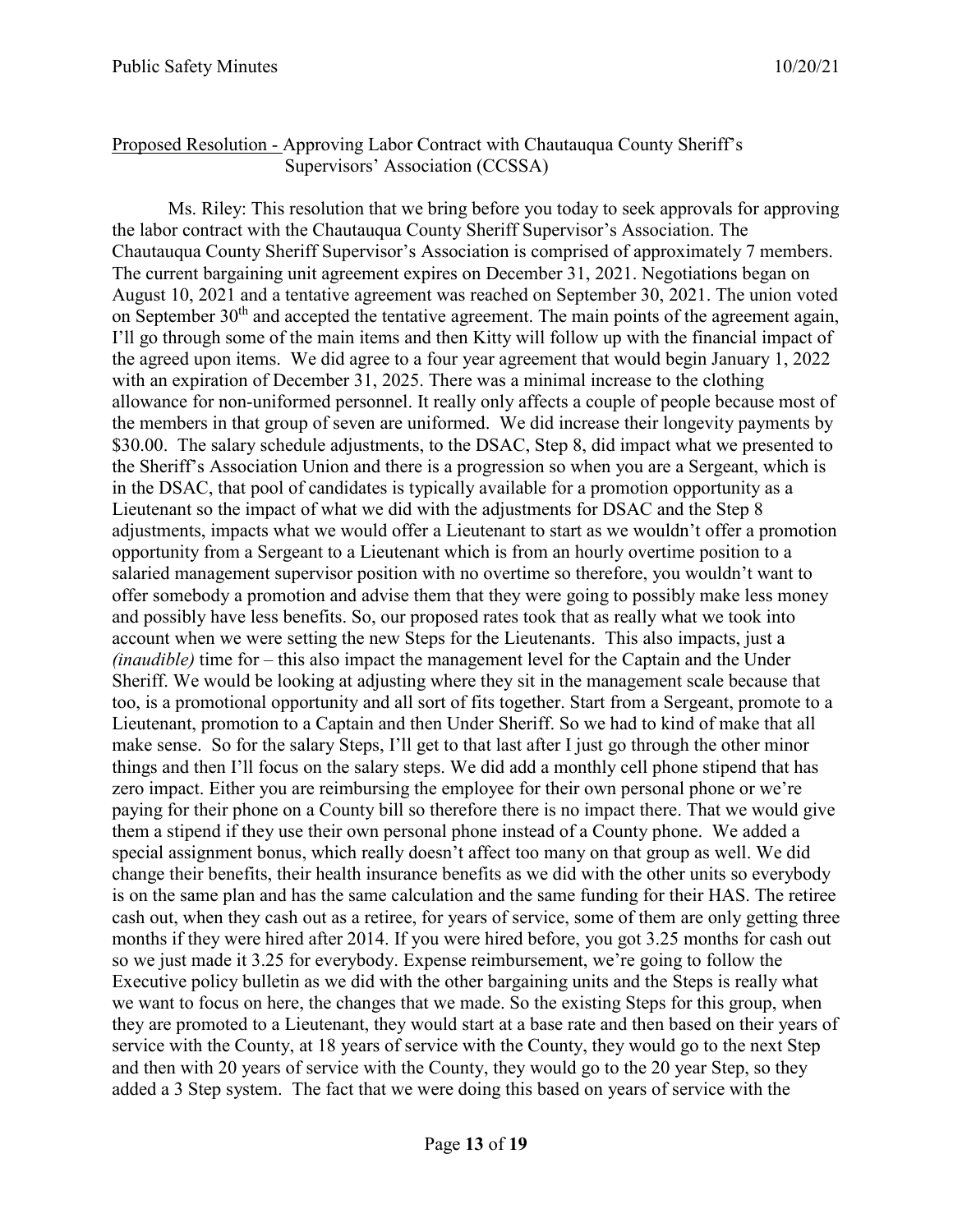County before versus time in the title, you would have somebody that would be hired and promoted that had maybe 20 years as a Sergeant and then they are promoted to a Lieutenant, making less than somebody that had 18 years of service with the County. So we just dismantled that whole thing and we based the new Steps on time and title which makes the most sense. So we determined by looking at what the Step 8 Sergeant would be, we set the first Step at \$85,586 which is Step 1 so if you are promoted to a Lieutenant, that be where you start. Step 2 would be \$87,298, Step 3, \$89,044 and Step 4, \$90,825. So that would be the new Steps for the 2022 year. That model would present an opportunity for a Sergeant to take a Lieutenant's position and still be financially whole. Thereafter, Steps 1 through 4, these increases and Kitty will explain them a little bit, are kind of odd numbers for percentage of increases but that again is because we're basing it off of what the Sergeant DSAC Steps are and for that again to make sense. The increase for 2023 to the Steps would be 4.36%, 2023 would be 3.89%, 2024 would be 3.89% and for 2025. So it would be 4.36%, 3.89%, 3.89% for the remainder of the contract. That progression keeps the separation between the salaries, the annual salaries of a Sergeant and a Lieutenant.

The terms that we negotiated for progression from a Sergeant to a Lieutenant without any loss in compensation of benefits, we think is fair and equitable in order for the Sheriff's Department to be able to promote internally, from within. So, Kitty is on next with the financials and she has a handout for everybody.

Chairman Niebel: O.k, Kitty before we go to you, as far as this bargaining unit, there is seven members in this unit.

Ms. Riley: Yes.

Chairman Niebel: Roughly what, 2 Sergeants, 2 Lieutenants, 2 Captains, the Under Sheriff isn't included in this?

Ms. Riley: No, these are all Lieutenants.

Ms. Crow: It's the Lieutenant's unit.

Chairman Niebel: Oh, o.k.

Legislator Whitford: The Under Sheriff isn't covered through this?

Ms. Riley: No. The Captains and the Under Sheriff are not in a bargaining unit. They in the management group.

Legislator Whitford: Their salaries *(inaudible)*…

Ms. Riley: That is correct.

Legislator Whitford: Is there a new *(inaudible)?*

Ms. Riley: That the Lieutenants work?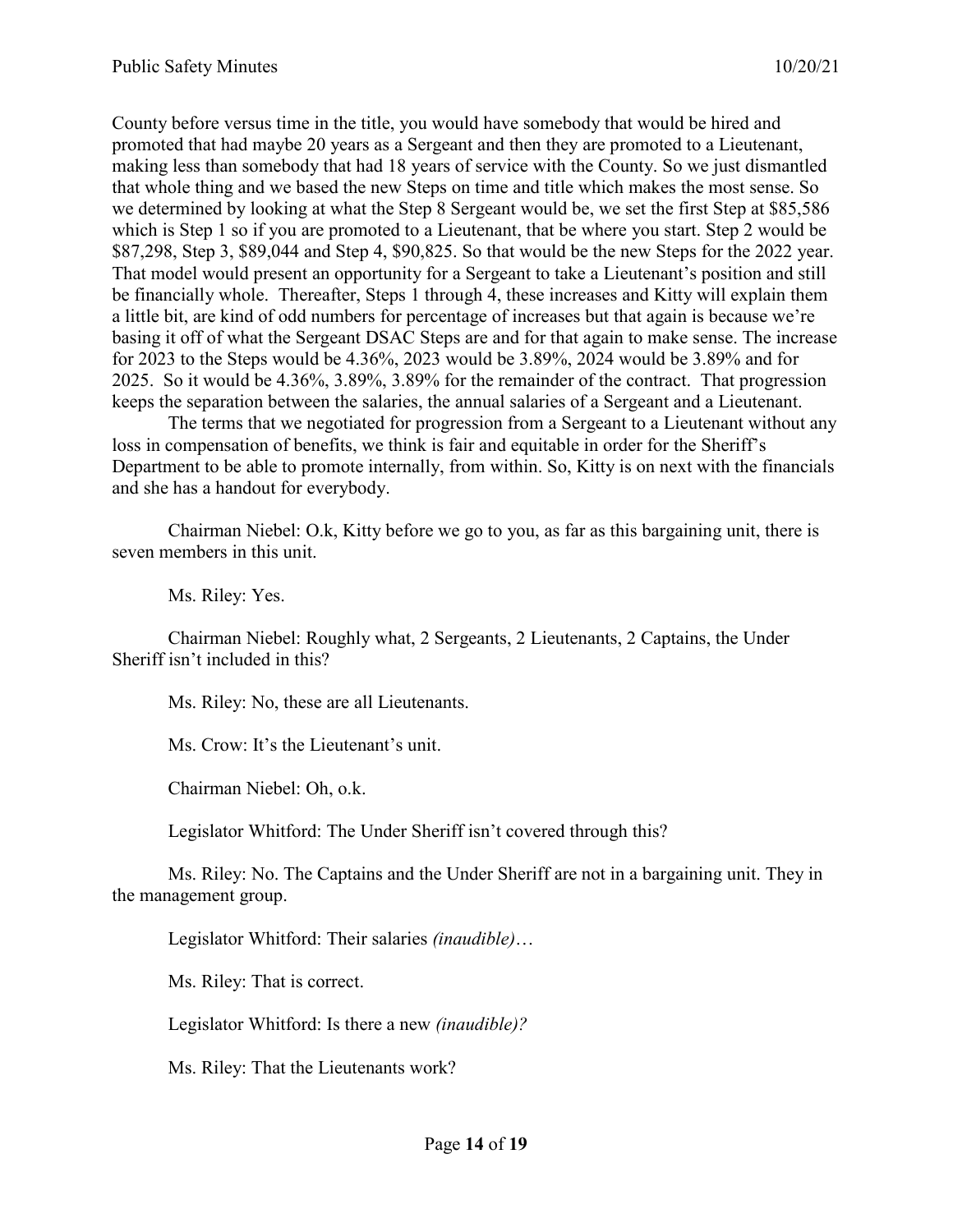*(Legislator Whitford inaudible)..*

Ms. Riley: Do you have a minimum hours that you work, Under Sheriff? *(Cross talk)..*

Under Sheriff Telford: It's basically a 40 hour workweek but it ends up 70 – *(cross talk)…*

Chairman Niebel: O.k., so the Sergeants where do they figure in?

Ms. Riley: The Sergeants are the first ranking level, they are hourly employees that is the bargaining unit that we just negotiated. Their contract.

Chairman Niebel: They would go from the Sergeant to –

Ms. Riley: To the Lieutenant.

Chairman Niebel: To this bargaining unit here.

Ms. Riley: Yes and then when you leave the Lieutenant rank to go to the Captain rank, then you are no longer in a bargaining unit, you are part of the management staff.

Legislator Whitford: This has always been *(inaudible)* on longevity or –

Under Sheriff Telford: Promotion to Lieutenant is partially longevity but it is also a Civil Service test so they have to score in the top 3 to be eligible. Captain and Under Sheriff are appointed.

Legislator Whitford: I noticed that. Congratulations.

Ms. Crow: The DSAC contract that was ratified last month or two months ago, that unit includes the Deputy Sheriff's and Sergeant's, so you're Deputy and then Sergeant in that group and then if you are promoted –

Chairman Niebel: To this unit here?

Ms. Crow: Yes, so like Jean said, the other unit is hourly workforce, Lieutenants are salary.

Chairman Niebel: Thanks Jean, Kitty.

Ms. Crow: I'm handing out *(inaudible)*…. I have this outlined and familiar, hopefully, format that you've seen before that outlines accumulative costs over the four years of the agreement. The first section there, just outlines the wage impact for the Lieutenants over the term of the contract. The next section there is the impact on the clothing allowance which as Jean mentioned, only impacts a few individuals and we have the increase for the boot allowance is increased by \$50.00. The cell phone stipend, there is no incremental costs as Jean mentioned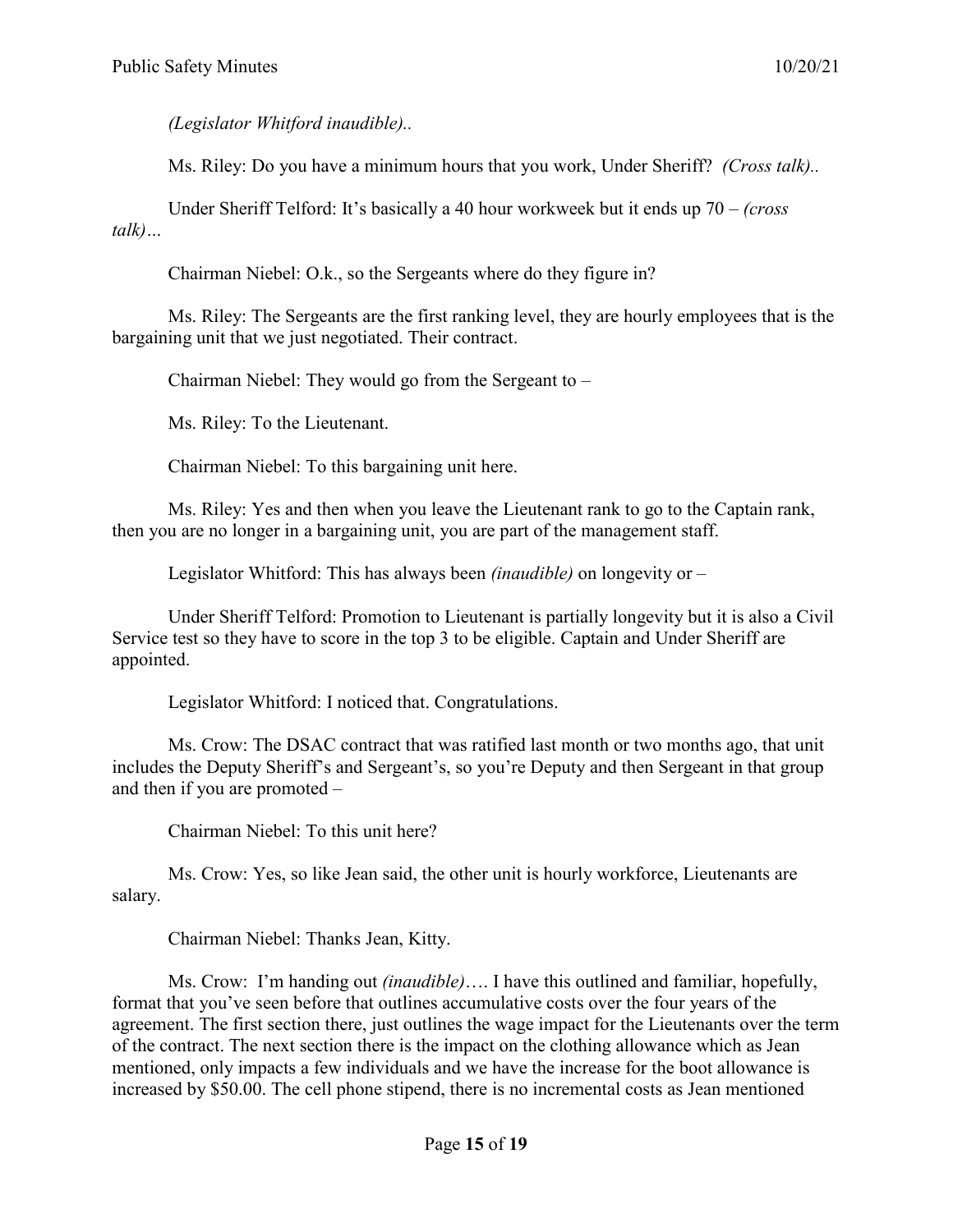already for either paying them for use of their own phone or we're paying for the cell phone still on the County's contract. It's just a personal preference. Some people don't want to have to carry two phones, they would rather just use their own. Then the longevity kicks in after 10 years of service so we have increased the amount from \$45.00 to \$75.00 per year of service. So that's the calculated effect of that annually. The health insurance, we again, we did the same thing as we did with DSAC and the other more recently *(inaudible)* contracts so now we have the whole County workforce receiving the same contributions to their health savings account and same health plan. Administratively that makes things a lot easier and then retirement. The net effect of our change is just it extends the length of time that somebody has health insurance after retirement. So the cost itself isn't increased on an annual basis. It is increased in terms of like total time so it will go out a little bit longer but the annual amount would stay roughly the same. So, down below just shows the net total and again, it's accumulative over the four years. Then I just like to point out that you all are familiar with our five year model and we included that in your tentative budget books. We do build in a factor for increases in health insurance and increases in wages. We do it across the board, we don't really do it by bargaining unit but, to a certain extent, approximately \$270,000 of the increase is built into that 5 year model. The difference there being this would increase the five year projections, in four years from now, by about \$200 or so thousand.

In your budget amendments during your budget hearings you've already proposed an amendment that would include the effects of this contract. On this page here you might notice that this is a little bit more than what was amended and that is because this doesn't include like other effects of say, revenue reimbursement. Some of them are reimbursed that work under the court security umbrella, there is revenue reimbursement for them and we also trued up to actuals as there was some turn over in staff so that affected the net change that we gave you for the budget hearings so I didn't want you to wonder why this looks more than what you amended in committee.

Chairman Niebel: Thank Kitty. Any questions of Jean or Kitty?

Legislator Pavlock: Is there a certain percentage that they contribute towards insurance and has that remained flat? Is there an increase in that as long as it's not – I don't see that in here. Is there an increase, 2% or 3%?

Ms. Crow: It's a formula *(cross talk)*, we have a high deductible health plan so the County does cover 100% of the premium and then of the deductible, the employee contribute – the employee is responsible for a share of the deductible and the County is responsible for a portion of the deductible. So the County pays 90% of the plan costs and we define the plan cost as the premium plus the deductible amount. So whatever that total number is, the County pays 90% and the employee is responsible for the other 10% which is effectively their share of the deductible. That does change every year, just depending on if the premiums go up. That is why I think it is a good formula because it takes into consideration increases in the premiums so 10% of the plan costs, if the premiums go up, 10% is going to be a larger number than it was the prior year so it kind of gives them a little bit of a buy in into the effects of premium changes.

Legislator Whitford: And that is the same through all the CVA's (?), and it's based on which option you give, families, single and so on.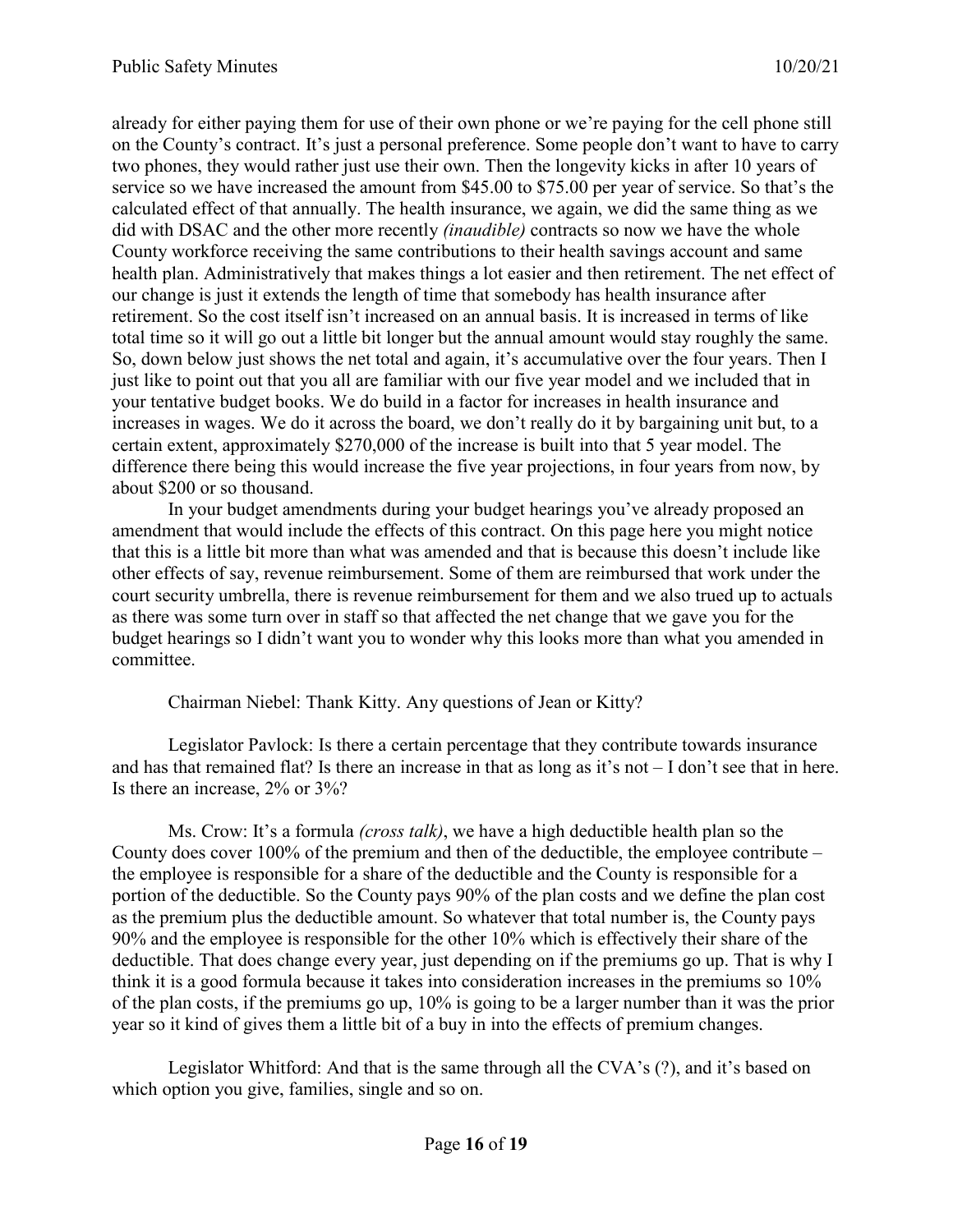Ms. Crow: Yes.

Legislator Pavlock: After retirement, what does the language read for staying on the health insurance?

Ms. Crow: It's the same plan and same contribution calculation. The only thing is, the other thing that impacted is just the length of time.

Legislator Pavlock: That was my question. The length of time. Probably you are required to seek other options when could, like when they turn 65 you can get on some Medicare and Medicaid but do they have to?

Ms. Crow: They are not required. Most kind of plan their benefit time so that they retire knowing that they have 2 years of coverage and so they retire at 63 so that by 65, they would still be able to go on –

Legislator Pavlock: Sure, when someone can retire at 56 and still ride it out till then and that's what – it just depends on retirement.

Ms. Crow: Once they lost their benefit, they only have a defined period. So if they retire at 55 and have 2 years of health insurance coverage, after those two years, they can stay on the County's plan but they have to 100% of the cost.

Legislator Whitford: But if they retired at the age where they could receive Medicare, wouldn't it –

Legislator Pavlock: So they only have 2 years after they retire.

Legislator Whitford: Wouldn't it be a benefit if they had coordination of benefits if they are on Medicare and this health insurance also. So it would be to their benefit to go –

Legislator Pavlock: Unless they have a spouse that can get on their insurance for a few years too, depending on age and so forth. It's a personal thing and I just was curious. Some contracts that I've seen through my other services and boards that I have sat on, we're paying for coverage for people that are 90 years old and they couldn't get *(inaudible)*.. I just wanted to make sure.

Mrs. Riley: Depending on their length of service though, sometimes that conversion can keep them on our plan for 10 years. We see it all the time.

Chairman Niebel: We're going to wrap this up but Jean, just to summarize, the County negotiation team began negotiating on August 10<sup>th</sup>, we reached a tentative agreement on September  $30<sup>th</sup>$ , the union approved the contract on September  $30<sup>th</sup>$  as well.

Mrs. Riley: Yes.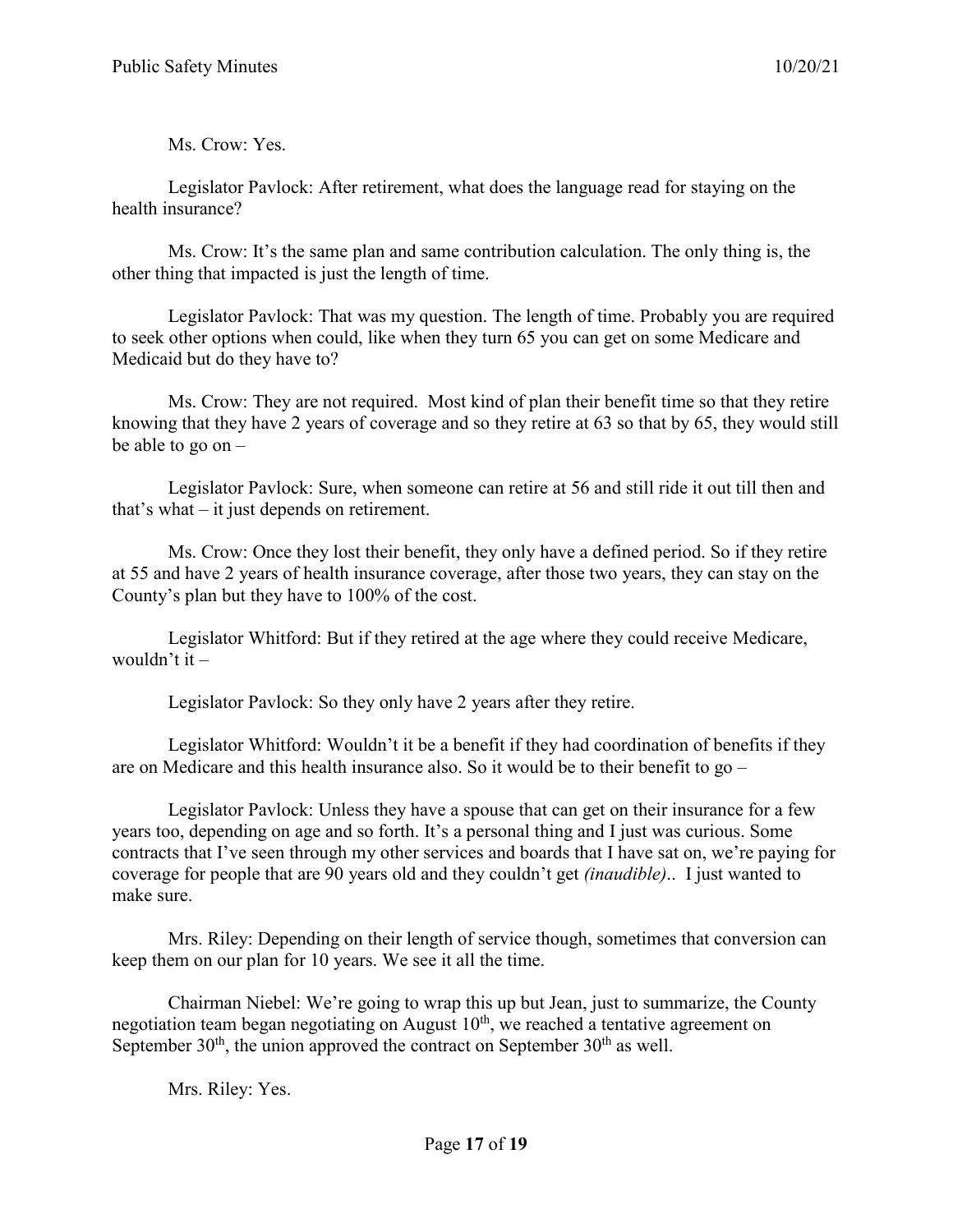Chairman Niebel: O.k., I know there is only 7 members but can you say, was it unanimous? Or you don't know.

Mrs. Riley: On the  $30<sup>th</sup>$  it was not unanimous because there is only 7 of them and there are 4 on the committee so, no, there was 3 on the committee that day, there was a total of 4 that had participated on the committee so they had a majority. So the three of them called one of the other members and said yes, I agree, so they have a majority vote. So I don't know what - do you know Under Sheriff if the other three were - if it was unanimous?

Under Sheriff Telford: I don't know but I wouldn't be surprised if it was.

Chairman Niebel: Last question. Jean, as the Human Resources Director, what do you think? Is this a fair contract?

Mrs. Riley: I believe that it is a fair contract and I can tell you, we don't present all the nitty gritty of this but they presented a lot of things, monetarily, and really their main focus, when it was all said and done, it was the focus on the wages. So, I do believe it's fair, I do believe it gives the Sheriff's office opportunities to be able to promote people from within and with again, talking about when everybody is talking about the labor shortage –

Chairman Niebel: And retention.

Mrs. Riley: And retention, so in order for us to do that, we have to make sure that we're paying our people fairly, our Lieutenant's fairly and I think that this is fair.

Chairman Niebel: And this is before the end of the contract which is a good thing. Thank you for doing this. Alright committee, any other questions or discussion? Those in favor?

## *Unanimously Carried*

## Other

Chairman Niebel: The only other thing we have is, we could consider the 2022 tentative budget with changes listed below. Does everybody have a copy of that, the 2022 tentative budget? Look, we can approve this or we can just discuss it. I presume that between now and next week, there will be more changes made to this but right now the tentative budget on the second page, calls for a real property tax levy of \$68,155,837 and an estimated full value rate of \$8.25. Is there any discussion on the tentative budget?

Legislator Pavlock: Are any of the changes we discussed today during committee, would that affect this at all? We added and changed a couple of things.

Chairman Niebel: One of them was 2022, but, -

Mrs. Dennison: The change that we discussed for the Interoperability grant would have no effect on the tax rate because equal revenue and appropriations. Then the discussion of the